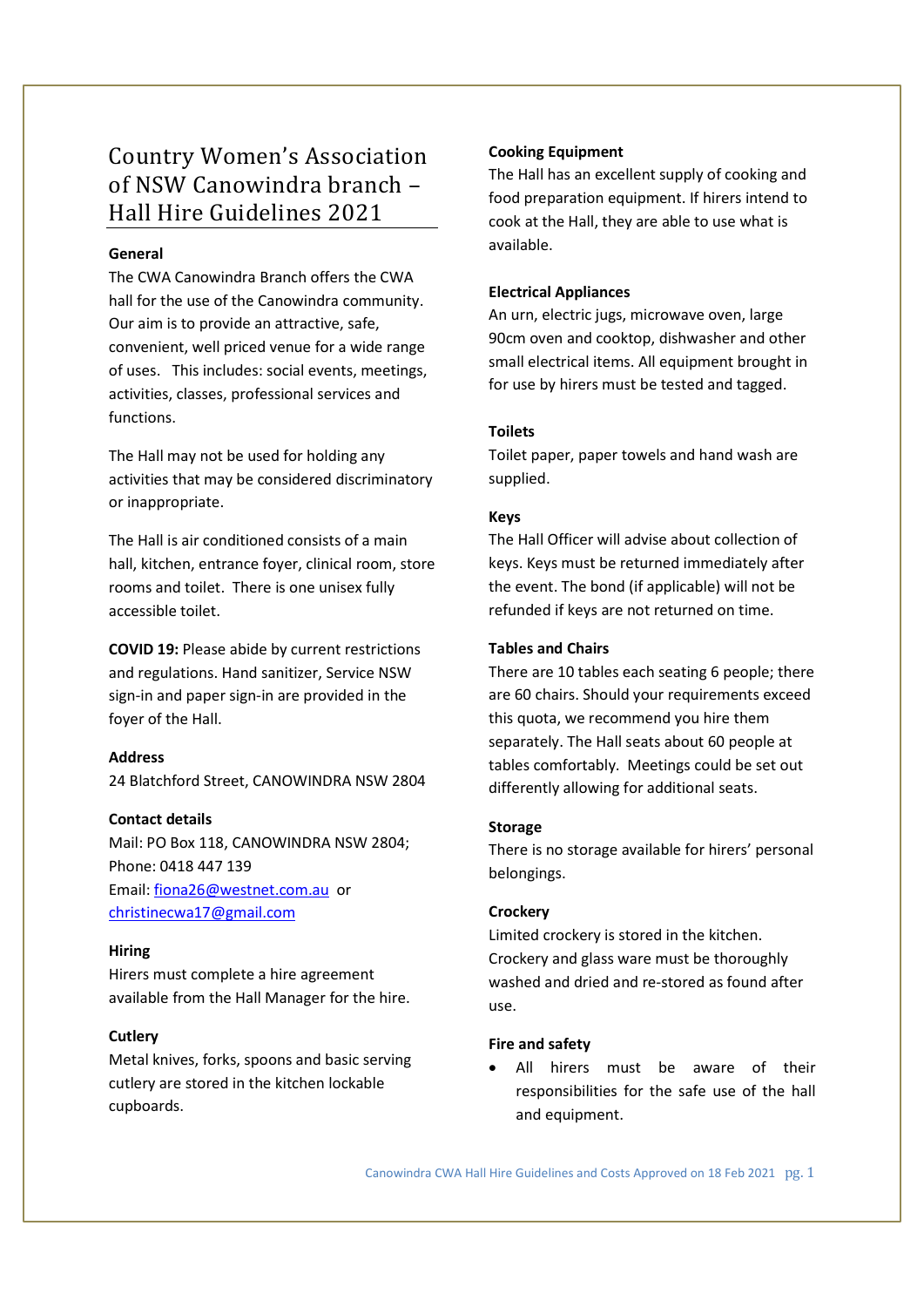- Doors must be free of blockages
- Highly flammable materials are not permitted within the premises.
- No lamps, fires or fireworks are permitted either in the hall or in the garden.

## First Aid Kit

A first aid kit is located in the kitchen and foyer. If used please complete an Injury/Incident Report form which is enclosed in the kit and forward this to the Hall Manager as soon as possible.

#### Emergencies

Familiarise yourself with the Emergency Plans displayed throughout the Hall. In the event of an emergency call Police, Ambulance or Fire Brigade on 000. The CWA emergency contact is Betty Jenkins on 0427 441 226.

Fees – see fee schedule Page 4.

#### Bond

If hirers are required to pay a bond. The bond will be refunded provided there are no breakages and the Hall is left in a clean condition, keys are returned and no key replacement is required. Should the hall require cleaning a fee of twenty five percent (25%) of the bond will be deducted. All breakages will be deducted from the bond and/or billed to the customer.

#### Payment

Payment of hire fee and bond may be made by direct deposit to CWA Account: Name: CWA Canowindra Branch Bank: First Choice Credit Union BSB: 802318 A/C: 40003951

#### Cancellation

If a booking is cancelled the hire fee will be refunded on the following basis:

<sup>30</sup> days' notice of cancellation - 100%

- 15 days' notice of cancellation 50%
- 7 days' notice of cancellation 25%

### Paper work

Use of the Hall requires agreement by the hirer to comply with the terms and conditions of hire, payment by the hirer of the required fees and approval by the Hall Manager.

- Hall Hire Agreement (two copies one to hirer and one for CWA files)
- Direct deposit. A receipt for the deposit/payment will be provided

Event Back-up will incur a non-refundable daily rate charge of \$110

Should the Hall be required, applicable hiring charges will apply less the deposit fee already paid.

#### Fixtures

No nails, staples, paint, screws, tape or glues are to be used. All decorations are to be removed completely.

Post function the hirer is required to:

- Sweep floors and re-stack any chairs and tables in the specified location
- Collect and remove all rubbish (inside and outside including toilets)
- Check and lock all doors before leaving
- Leave the hall clean and tidy.

The key is not transferable to any other person. Please notify the Hall Manager as soon as possible if the key is lost. Failure to return the keys at the conclusion of the hire will incur a \$50 fee (Incl. GST).

Public Liability Insurance: All users need to satisfy themselves as to their liability and appropriate insurance.

Noise Abatement: The hall is located close to a residential area. All users of the hall are required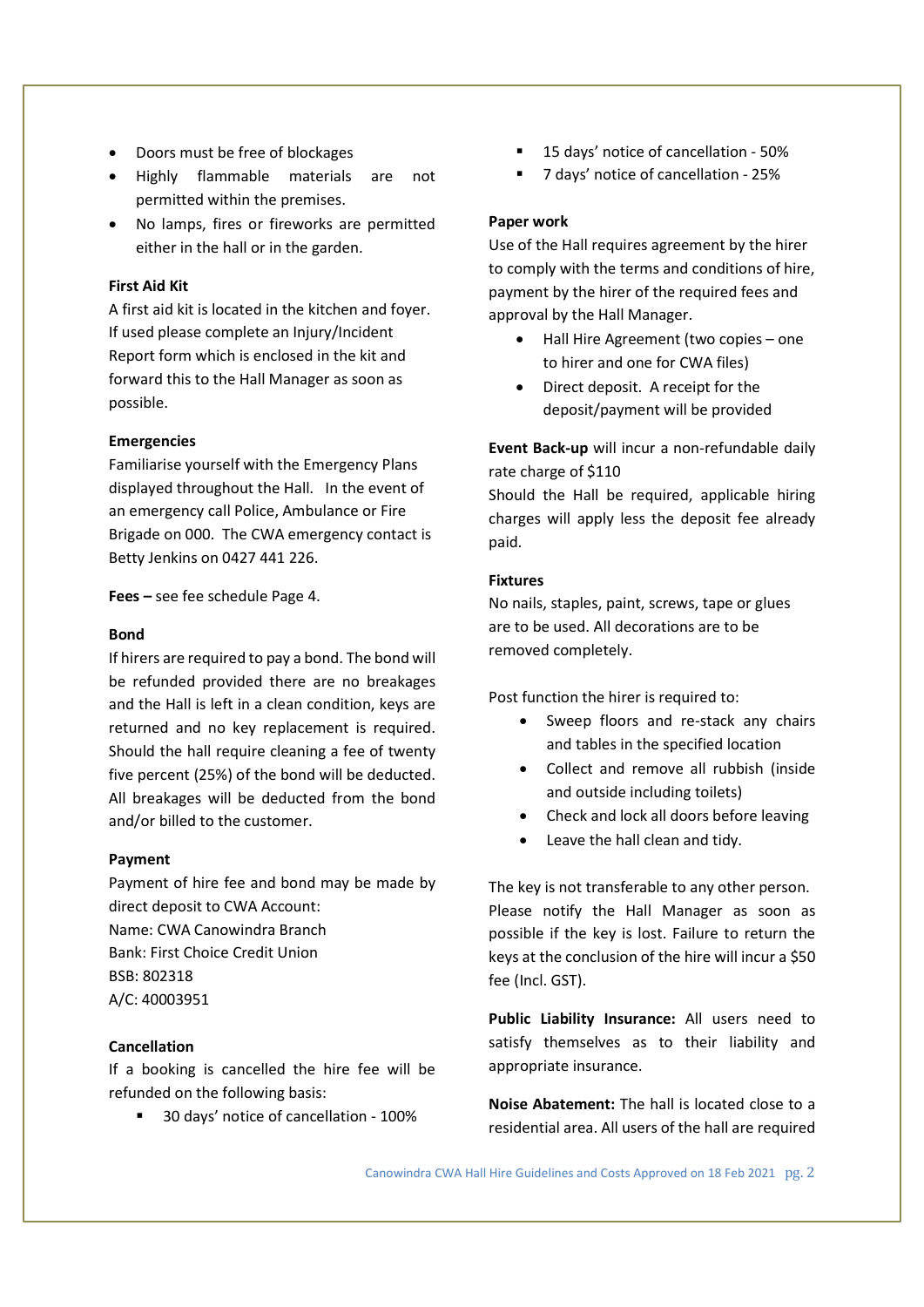to operate within the Protection of the Environment Operations (POEO Noise Control) Regulations 2008.

Inappropriate Use: The hall is not to be used for the purpose of holding any activities that may be considered discriminatory or inappropriate.

Hire Agreement: Hire agreements are available from the CWA Hall Manager.

Licenses: Hirers are to comply with the provisions of all legislation and regulations such as the Liquor Act 2010 and Public Health Regulations, in place at the time of hire. Where alcohol/food is to be sold at a function, the hirer must obtain the required license(s) for the event date(s) and supply the Hall Manager with a copy of the license(s) before the function.

Smoking: In accordance with NSW Government regulations, smoking is not permitted within 15 metres of the Hall. Hirers who breech this regulation will forfeit the full security bond paid.

Collection and return of keys: The Hall Manager will advise procedure on collection of keys when the booking is made.

To ensure timely return of your bond please complete the following checklist and return it with your keys.

#### Check list before leaving the Hall

- $\Box$  Is the floor area clean and tidy?
- $\Box$  Have benches and stove been wiped clean?
- $\Box$  Has hall been swept and spills been mopped up with damp mop?
- $\Box$  PLEASE DO NOT WASH THE FLOOR AS THIS DAMAGES THE TIMBER. A DAMP MOP SHOULD BE ALL THAT IS REQUIRED.
- $\Box$  Has the toilet been flushed and the area left clean?
- $\Box$  Is all furniture including hall items back in place, chairs stacked no more than three together?
- $\Box$  Are all tables folded and stacked in the storage rack in the usual place?
- $\Box$  Has all garbage been removed including from the toilets?
- $\Box$  Have you turned off lights, heaters, stove but NOT the refrigerator or freezer?
- $\Box$  Have you locked the kitchen door with the key as you exited?
- Have you turned off the air-conditioner?
- $\Box$  If there was an incident did you leave an incident form with the First Aid Kit?

|--|--|

|--|--|

The Hall Manager or member checks the hall after each function and the bond will only be refunded in full if premises are left clean as found and with no damage to property. Please report any concerns.

 $\Box$  Bond return authorized